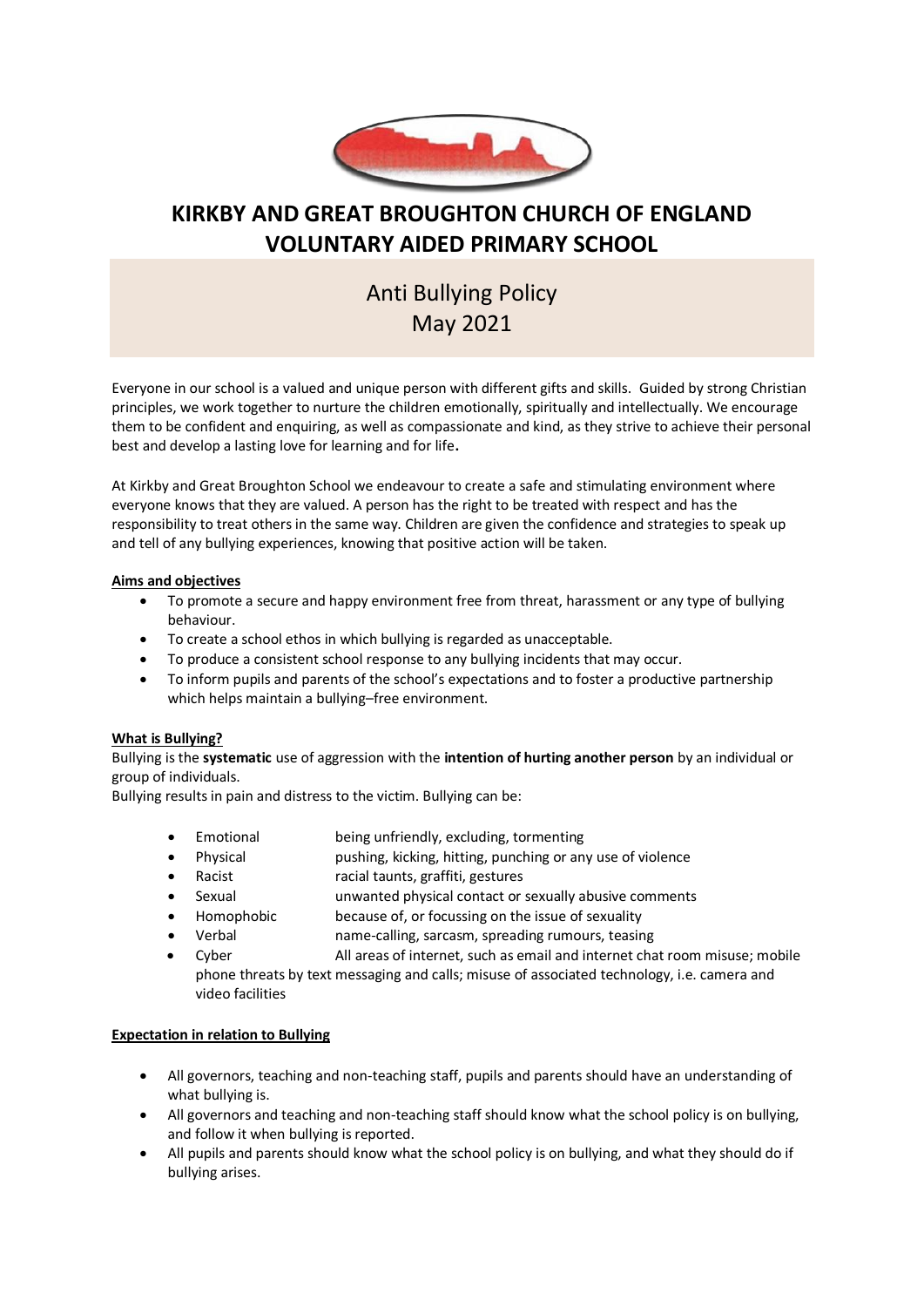- As a school we take bullying seriously. Pupils and parents should be assured that they will be supported when bullying is reported.
- Bullying will not be tolerated.

#### **Signs and Symptoms of Bullying**

A child may indicate by signs or behaviour that he or she is being bullied. Adults should be aware of these possible signs and that they should investigate if a child:

- is frightened of walking to or from school
- begs to be driven to school
- changes their usual routine
- is unwilling to go to school (school phobic)
- begins to truant
- becomes withdrawn, anxious, or lacking in confidence
- starts stammering
- attempts or threatens suicide or runs away
- cries themselves to sleep at night or has nightmares
- feels ill in the morning
- there is a change in school performance
- comes home or to class with clothes torn or books damaged
- has possessions which are damaged or " go missing"
- asks for money or starts stealing money (to pay bully)
- has unexplained cuts or bruises
- comes home starving (lunch has been stolen)
- becomes aggressive, disruptive or unreasonable
- is bullying other children or siblings
- stops eating
- is frightened to say what is wrong
- gives improbable excuses for any of the above
- is afraid to use the internet or mobile phone
- is nervous and jumpy when a cyber message is received

These signs and behaviours could indicate other problems, but bullying should be considered a possibility and should be investigated. We are a listening school and if parents have any concerns they are encouraged to speak to their child's class teacher or the Headteacher.

#### **Our Approach to the Prevention of Bullying**

We believe that if children are encouraged to be good citizens in an environment where they feel stimulated and excited by their learning, it will minimize the occurrence of bullying. We feel it is important to create an atmosphere where our children know that they will be listened to and where their problems and worries are taken seriously and responded to with sensitivity.

Bullying is always unacceptable and always serious. We are committed to creating a safe environment where children can learn and play, can talk about their worries, confident that an adult will listen and will offer help.

Through a variety of planned activities across the curriculum such as circle time, role-play, class performances , oracy lessons and collective worship, our children gain in self-confidence and develop strategies to speak up for themselves and express their own thoughts and opinions. Encouraging children to take responsibility by becoming a member of the school council, a house captain promotes children's self-confidence. In having this approach, we believe this helps to reduce a code of secrecy where children feel too scared to speak up and tell of any bullying experiences.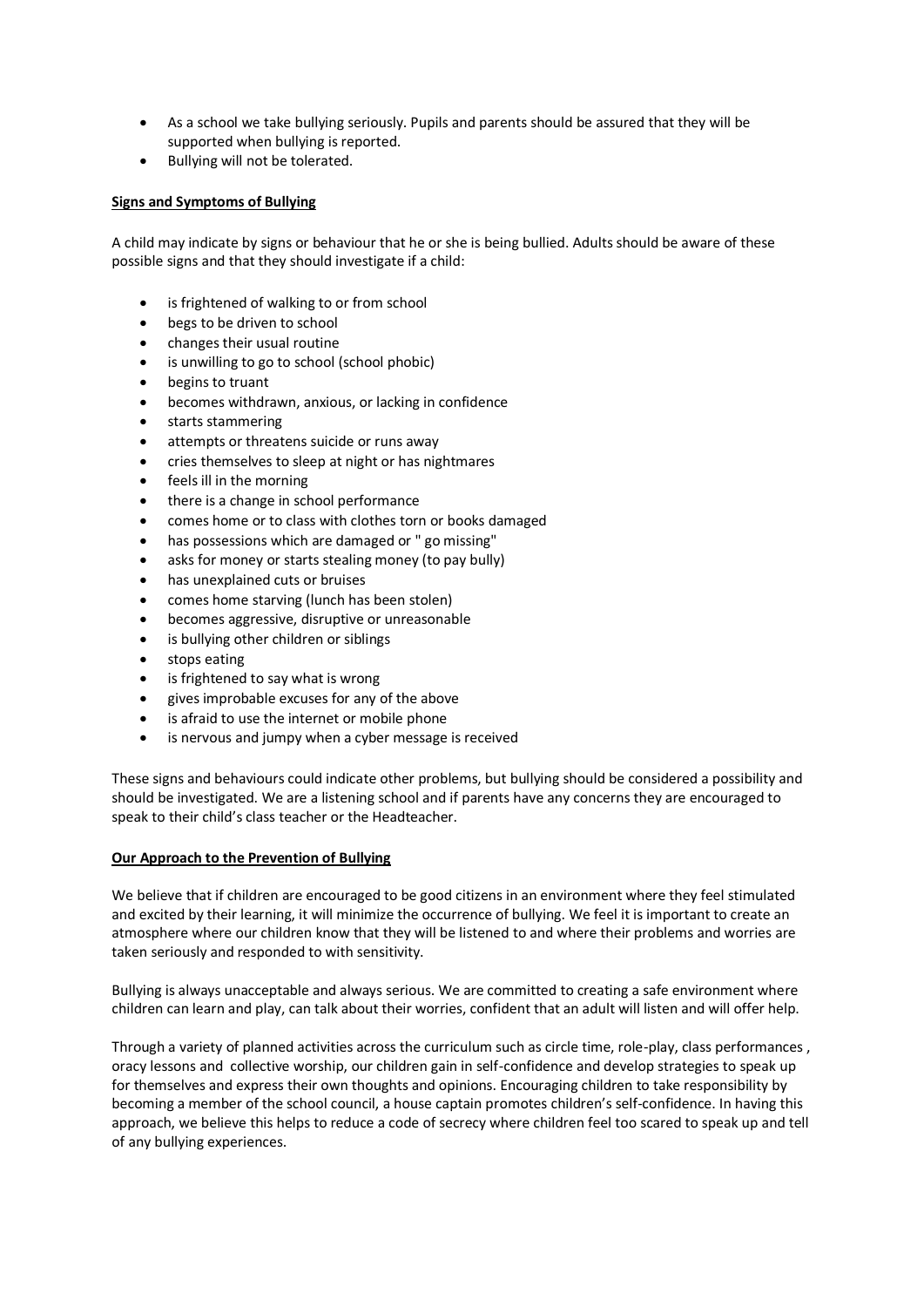Our Personal, Social and Health Education (PSHE) curriculum will ensure that each class addresses issues related to bullying. This may take the form of an explicit approach or maybe implicit, in terms of looking at friendships and valuing each other, appreciating differences, to develop individual self-confidence. In addition to this, the issue of bullying in its many forms is the focus of circle time discussions.

*15-17 "If a fellow believer hurts you, go and tell him—work it out between the two of you. If he listens, you've made a friend. If he won't listen, take one or two others along so that the presence of witnesses will keep things honest, and try again. If he still won't listen, tell the church. If he won't listen to the church, you'll have to start over from scratch, confront him with the need for repentance, and offer again God's forgiving love.*  Matthew 18:15-19 The Message (MSG)

#### **Procedures for dealing with Bullying**

We have two aims when reacting to incidents of bullying:

1. To make the child who has been bullied feel safe

2. To encourage better behaviour from the child who has displayed bullying behaviours, colluders and bystanders.

In order to achieve this we use a range of strategies appropriate to the nature, severity and history of the bullying.

If the bullying is a recently established behaviour by an individual or a group which involves regular namecalling, intimidation or social exclusion (but not gross physical violence) a problem solving approach is adopted. The underlying intention is to change the dynamics of the situation, to raise the awareness of the participants about bullying, and to support the peer group in taking responsibility for bullying. Behaviour is recorded and passed to the headteacher as in the behaviour policy.

If the bullying involves an individual or group, who have been involved in bullying on a previous occasion and the school has previously implemented the above problem solving approach, then the following procedure will be followed:

- 1. The Headteacher is informed
- 2. The pupil who has been bullied is interviewed and their comments recorded

3. The pupil or pupils who have displayed bullying behaviours is/are interviewed and comments recorded.

4. The parents of the individual who has shown bullying behaviour are contacted and invited to a meeting; a meeting between the Headteacher, pupil and parents is held; the incidents are outlined and the sanctions are detailed.

5. Individual Behaviour Plans to set targets to improve and monitor behaviour are set up which may involve calling upon the expertise of outside agencies and, if necessary, the police.

- 6. In persistent circumstances sanctions may include:
- permanent exclusion
- temporary exclusion
- exclusion from the school premise at lunchtime
- exclusion from the playground at lunchtime
- move out of current class
- arrangements for parent to supervise pupil to and from school daily

7. The parents/carers of the pupil who has been bullied are kept informed throughout the whole process. If possible, the pupils will be reconciled. After the incident/incidents have been investigated and dealt with, each case will be monitored to ensure repeated bullying does not take place.

#### **NB if the incident is hate related advice is given here: https://cyps.northyorks.gov.uk/hate-incidents**

### **The Role of the Governing Body**

The Governing Body monitors the incidents of bullying that occur and reviews the effectiveness of the school policy regularly. This will be done through a monitoring log and the termly headteacher's reports. The governors require the headteacher to keep accurate records of all incidents of bullying and to report to the